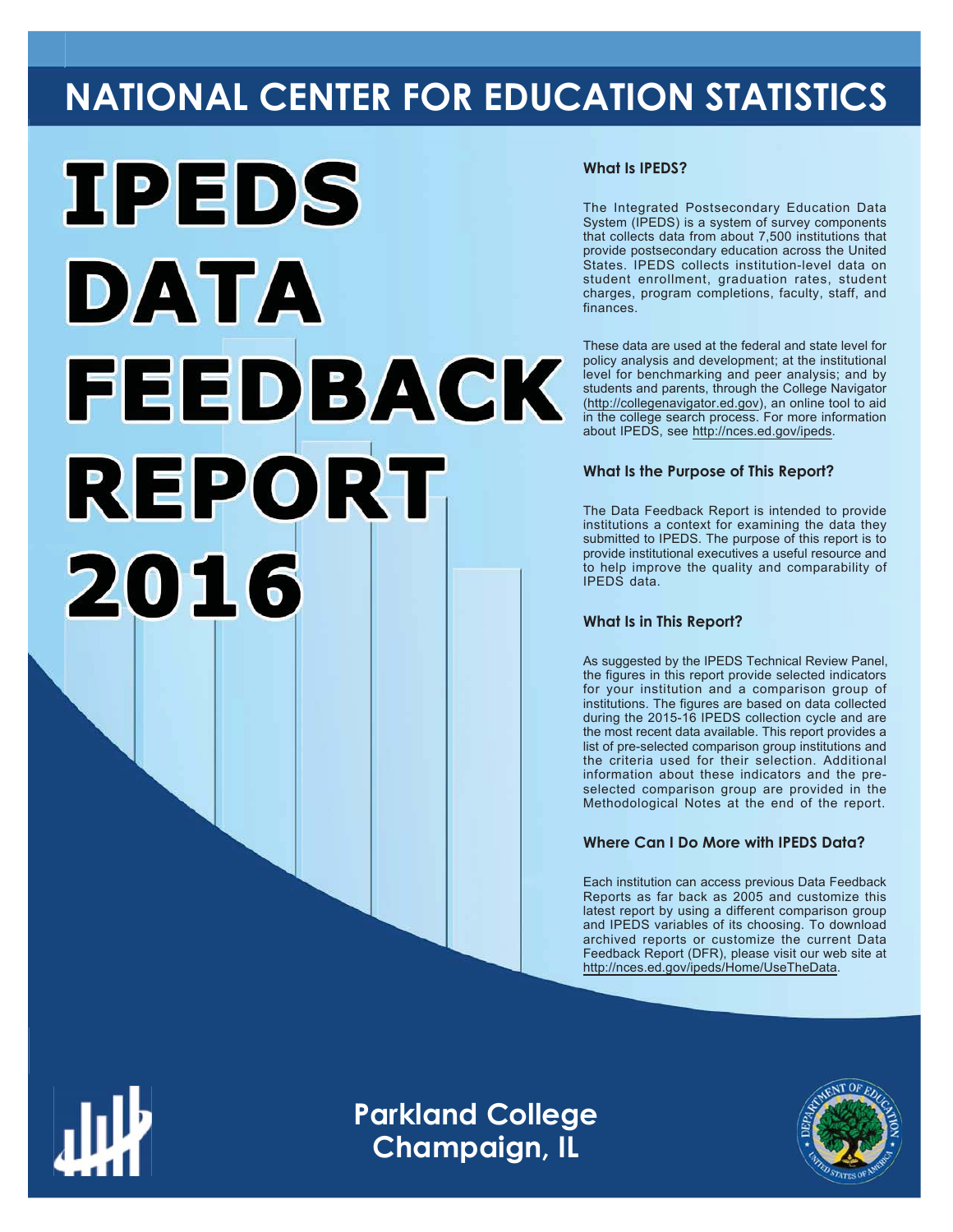### **COMPARISON GROUP**

Comparison group data are included to provide a context for interpreting your institution's statistics. If your institution did not define a custom comparison group for this report by July 17, NCES selected a comparison group for you. (In this case, the characteristics used to define the comparison group appears below.) The Customize Data Feedback Report functionality on the IPEDS Data Center (http://nces.ed.gov/ipeds/datacenter/) can be used to reproduce the figures in this report using different peer groups.

Using some of your institution's characteristics, a group of comparison institutions was selected for you. The characteristics include Associate's Colleges: High Career & Technical-High Nontraditional, public and enrollment of a similar size. This comparison group includes the following 29 institutions:

- Arapahoe Community College (Littleton, CO)
- Central Community College (Grand Island, NE)
- City Colleges of Chicago-Kennedy-King College (Chicago, IL)
- City Colleges of Chicago-Malcolm X College (Chicago, IL)
- City Colleges of Chicago-Olive-Harvey College (Chicago, IL)
- City Colleges of Chicago-Richard J Daley College (Chicago, IL)
- Cochise County Community College District (Douglas, AZ)
- College of Lake County (Grayslake, IL)
- Elgin Community College (Elgin, IL)
- Fox Valley Technical College (Appleton, WI)
- GateWay Community College (Phoenix, AZ)
- Gateway Technical College (Kenosha, WI)
- Kaskaskia College (Centralia, IL)
- Lake Land College (Mattoon, IL) Lincoln Land Community College (Springfield, IL)
- Merritt College (Oakland, CA)
- 
- Northcentral Technical College (Wausau, WI) Northeast Iowa Community College (Calmar, IA)
- Prairie State College (Chicago Heights, IL)
- Pueblo Community College (Pueblo, CO)
- Red Rocks Community College (Lakewood, CO)
- Rio Salado College (Tempe, AZ)
- 
- South Louisiana Community College (Lafayette, LA) Southeast Community College Area (Lincoln, NE)
- Southwestern Illinois College (Belleville, IL)
- St Philip's College (San Antonio, TX)
- 
- Walla Walla Community College (Walla Walla, WA)
- Waukesha County Technical College (Pewaukee, WI)
- Western Iowa Tech Community College (Sioux City, IA)

### The figures in this report have been organized and ordered into the following topic areas:

| 1) Admissions (only for non-open-admissions schools) | [No charts applicable] |             |
|------------------------------------------------------|------------------------|-------------|
| 2) Student Enrollment                                | Fig. 1 and 2           | Pg. 3       |
| 3) Awards                                            | Fig. 3                 | Pg. 3       |
| 4) Charges and Net Price                             | Fig. 4 and $5$         | Pg. 4       |
| 5) Student Financial Aid                             | Fig. 6, 7, 8 and 9     | Pg. 4 and 5 |
| 6) Military Benefits*                                | [No charts applicable] |             |
| 7) Retention and Graduation Rates                    | Fig. 10, 11, 12 and 13 | Pq. 5 and 6 |
| 8) Finance                                           | Fig. 14 and 15         | Pq. 6 and 7 |
| 9) Staff                                             | Fig. 16 and 17         | Pg. 7       |
| 10) Libraries*                                       | [No charts applicable] |             |
|                                                      |                        |             |

\*These figures only appear in customized Data Feedback Reports (DFR), which are available through Use the Data portal on the IPEDS website.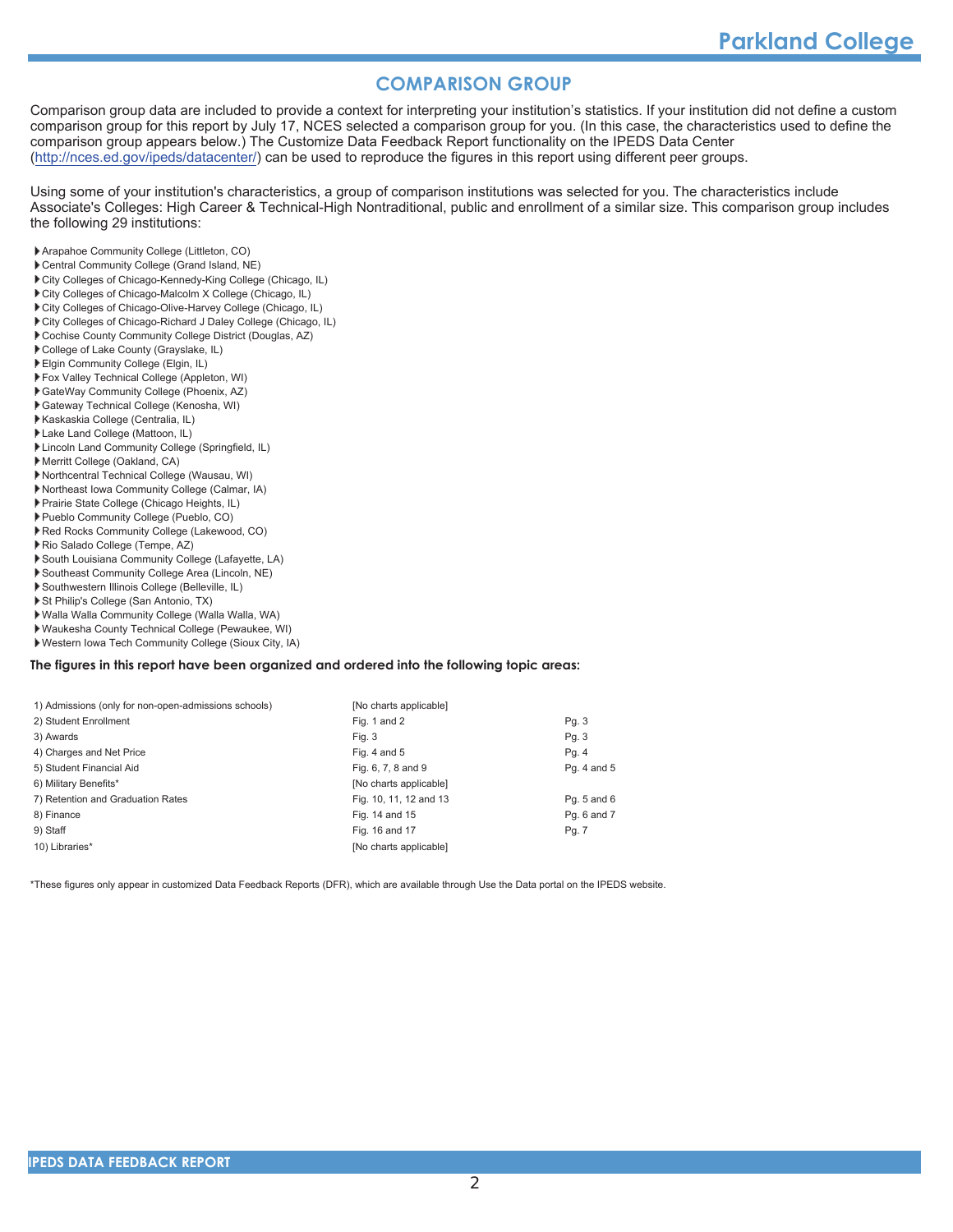



NOTE: For more information about disaggregation of data by race and ethnicity, see the Methodological Notes. Median values for the comparison group will not add to 100%. See "Use of Median Values for Comparison Group" for how median values are determined. N is the number of institutions in the comparison group. SOURCE: U.S. Department of Education, National Center for Education Statistics, Integrated Postsecondary Education Data System (IPEDS): Spring 2015, Fall Enrollment component.

### Figure 2. Unduplicated 12-month headcount (2014-15), total FTE enrollment (2014-15), and full- and part-time fall enrollment (Fall 2015)

### Figure 3. Number of subbaccalaureate degrees and certificates awarded, by level: 2014-15



NOTE: For details on calculating full-time equivalent (FTE) enrollment, see Calculating FTE in the Methodological Notes. N is the number of institutions in the comparison group. SOURCE: U.S. Department of Education, National Center for Education Statistics, Integrated Postsecondary Education Data System (IPEDS): Fall 2015, 12-month Enrollment component and Spring 2016, Fall Enrollment component.



NOTE: N is the number of institutions in the comparison group.

SOURCE: U.S. Department of Education, National Center for Education Statistics, Integrated Postsecondary Education Data System (IPEDS): Fall 2015, Completions component.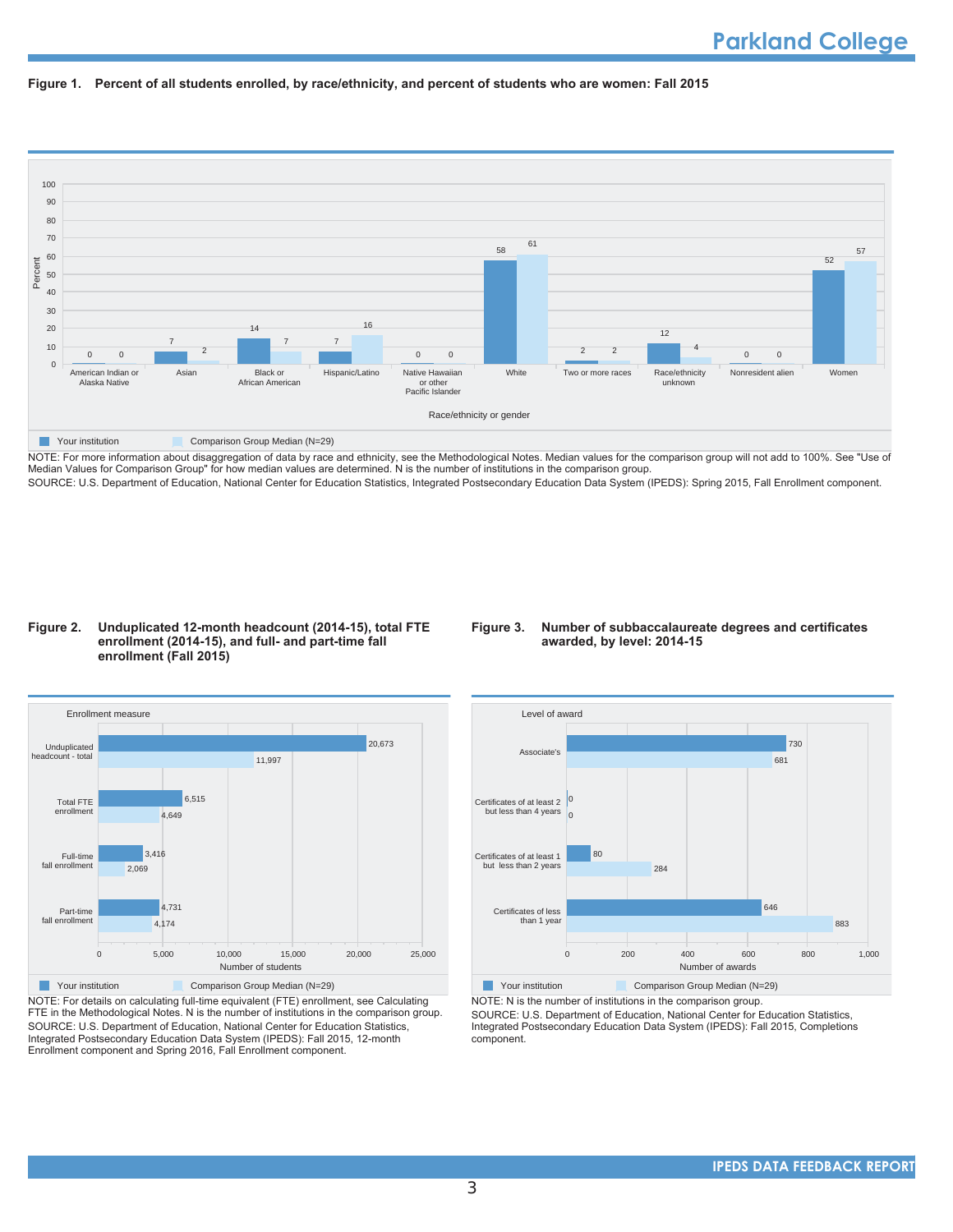# **Parkland College**

Figure 4. Academic year tuition and required fees for full-time, first-time degree/certificate-seeking undergraduates: 2012-13 to 2015-16



NOTE: The tuition and required fees shown here are the lowest reported from the categories of in-district, in-state, and out-of-state. N is the number of institutions in the comparison group.

SOURCE: U.S. Department of Education, National Center for Education Statistics Integrated Postsecondary Education Data System (IPEDS): Fall 2015, Institutional Characteristics component.

#### Figure 5. Average net price of attendance for full-time, first-time degree/certificate-seeking undergraduate students, who were awarded grant or scholarship aid: 2012-13 to 2014-15



NOTE: Average net price is for full-time, first-time degree/certificate-seeking undergraduate students and is generated by subtracting the average amount of federal, state/local government, and institutional grant and scholarship awarded aid from the total cost of attendance. Total cost of attendance is the sum of published tuition and required fees, books and supplies, and the average room and board and other expenses. For details, see the Methodological Notes. N is the number of institutions in the comparison aroup.

SOURCE: U.S. Department of Education, National Center for Education Statistics, Integrated Postsecondary Education Data System (IPEDS): Fall 2015, Institutional Characteristics component; Winter 2015-16, Student Financial Aid component.

#### Figure 6. Percent of full-time, first-time degree/certificate-seeking undergraduate students who were awarded grant or scholarship aid from the federal government, state/local government, or the institution, or loans, by type of aid: 2014-15



NOTE: Any grant aid above includes grant or scholarship aid awarded from the federal government, state/local government, or the institution. Federal grants includes Pell grants and other federal grants. Any loans includes federal loans and other loans awarded to students. For details on how students are counted for financial aid reporting, see Cohort Determination in the Methodological Notes. N is the number of institutions in the comparison group.

SOURCE: U.S. Department of Education, National Center for Education Statistics, Integrated Postsecondary Education Data System (IPEDS): Winter 2015-16, Student Financial Aid component.

#### Figure 7. Average amounts of grant or scholarship aid from the federal government, state/local government, or the institution, or loans awarded to full-time, first-time degree/certificate-seeking undergraduate students, by type of aid: 2014-15



NOTE: Any grant aid above includes grant or scholarship aid awarded from the federal government, state/local government, or the institution. Federal grants includes Pell grants and other federal grants. Any loans includes federal loans and other loans awarded to students. Average amounts of aid were calculated by dividing the total aid awarded by the total number of recipients in each institution. N is the number of institutions in the comparison group.

SOURCE: U.S. Department of Education, National Center for Education Statistics. Integrated Postsecondary Education Data System (IPEDS): Winter 2015-16, Student Financial Aid component.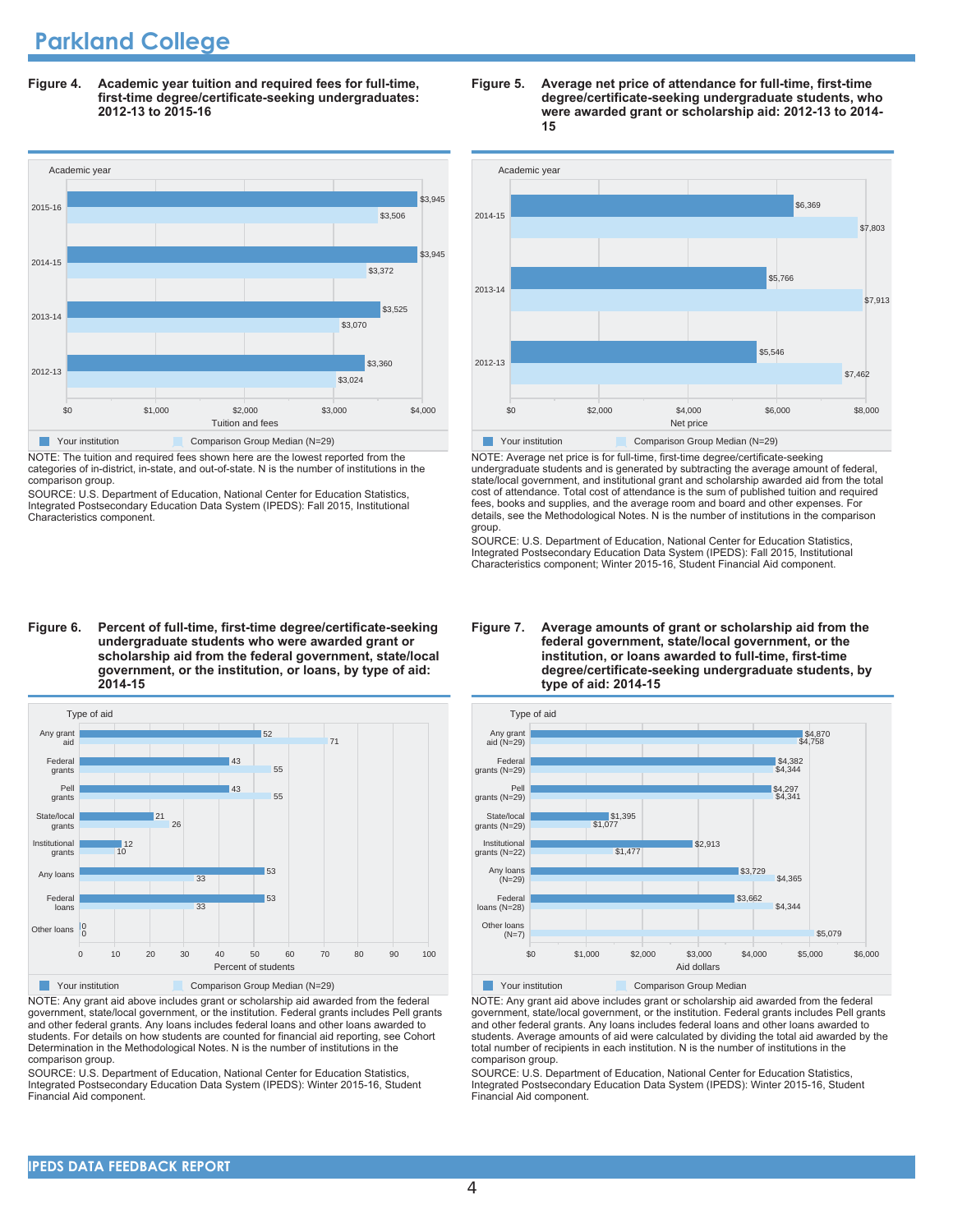Figure 8. Percent of all undergraduates awarded aid, by type of aid: 2014-15

Figure 9. Average amount of aid awarded to all undergraduates, by **type of aid: 2014-15** 



NOTE: Any grant aid above includes grant or scholarship aid awarded from the federal government, state/local government, the institution, or other sources. Federal loans includes only federal loans awarded to students. N is the number of institutions in the comparison group.

SOURCE: U.S. Department of Education, National Center for Education Statistics, Integrated Postsecondary Education Data System (IPEDS): Winter 2015-16, Student Financial Aid component.



NOTE: Any grant aid above includes grant or scholarship aid from the federal government, state/local government, the institution, or other sources. Federal loans includes federal loans to students. Average amounts of aid were calculated by dividing the total aid awarded by the total number of recipients in each institution. N is the number of institutions in the comparison group.

SOURCE: U.S. Department of Education, National Center for Education Statistics, Integrated Postsecondary Education Data System (IPEDS): Winter 2015-16, Student Financial Aid component.

### Figure 10. Retention rates of full-time, first time degree/certificate seeking students (Fall 2014 cohort)



NOTE: Retention rates are measured from the fall of first enrollment to the following fall. Academic reporting institutions report retention data as of the institution's official fall reporting date or as of October 15, 2014. Program reporters determine the cohort with enrollment any time between August 1-October 31, 2014 and retention based on August 1, 2015. For more details, see the Methodological Notes. N is the number of institutions in the comparison group.

SOURCE: U.S. Department of Education, National Center for Education Statistics, Integrated Postsecondary Education Data System (IPEDS): Spring 2015, Fall Enrollment component.

#### Figure 11. Graduation and transfer-out rates of full-time, first-time degree/certificate-seeking undergraduates within 150% of normal time to program completion (2012 cohort)



NOTE: Graduation rate cohort includes all full-time, first-time degree/certificate-seeking undergraduate students. Graduation and transfer-out rates are the Student Right-to-Know rates. Only institutions with mission to prepare students to transfer are required to report transfer out. For more details, see the Methodological Notes. N is the number of institutions in the comparison group.

SOURCE: U.S. Department of Education, National Center for Education Statistics, Integrated Postsecondary Education Data System (IPEDS): Winter 2015-16, Graduation Rates component.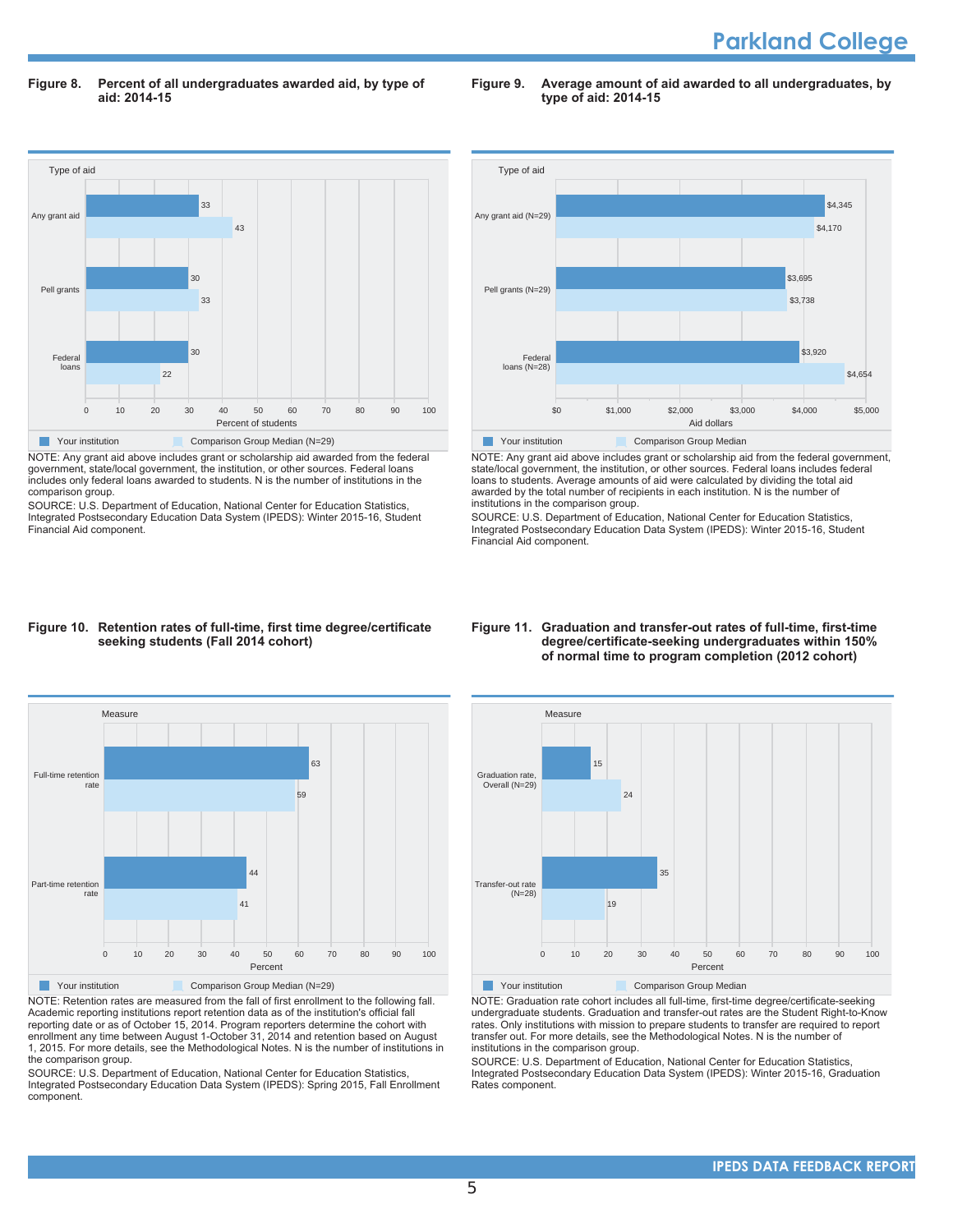Figure 12. Graduation rates of full-time, first-time degree/certificate-seeking undergraduates within 150% of normal time to program completion, by race/ethnicity: 2012 cohort



NOTE: For more information about disaggregation of data by race and ethnicity, see the Methodological Notes. The graduation rates are the Student Right-to-Know (SRK) rates. Median values for the comparison group will not add to 100%. N is the number of institutions in the comparison group.

SOURCE: U.S. Department of Education, National Center for Education Statistics, Integrated Postsecondary Education Data System (IPEDS): Winter 2015-16, Graduation Rates component.





NOTE: The 150% graduation rate is the Student Right-to-Know (SRK) rates; the Normal time and 200% rates are calculated using the same methodology. For details, see the Methodological Notes. N is the number of institutions in the comparison group. SOURCE: U.S. Department of Education, National Center for Education Statistics, Integrated Postsecondary Education Data System (IPEDS): Winter 2015-16, 200% Graduation Rates component.

### Figure 14. Percent distribution of core revenues, by source: Fiscal **year 2015**



Your institution Comparison Group Median (N=29)

NOTE: The comparison group median is based on those members of the comparison group that report finance data using the same accounting standards as the comparison institution. For a detailed definition of core revenues, see the Methodological Notes. N is the number of institutions in the comparison group.

SOURCE: U.S. Department of Education, National Center for Education Statistics, Integrated Postsecondary Education Data System (IPEDS): Spring 2015, Finance component.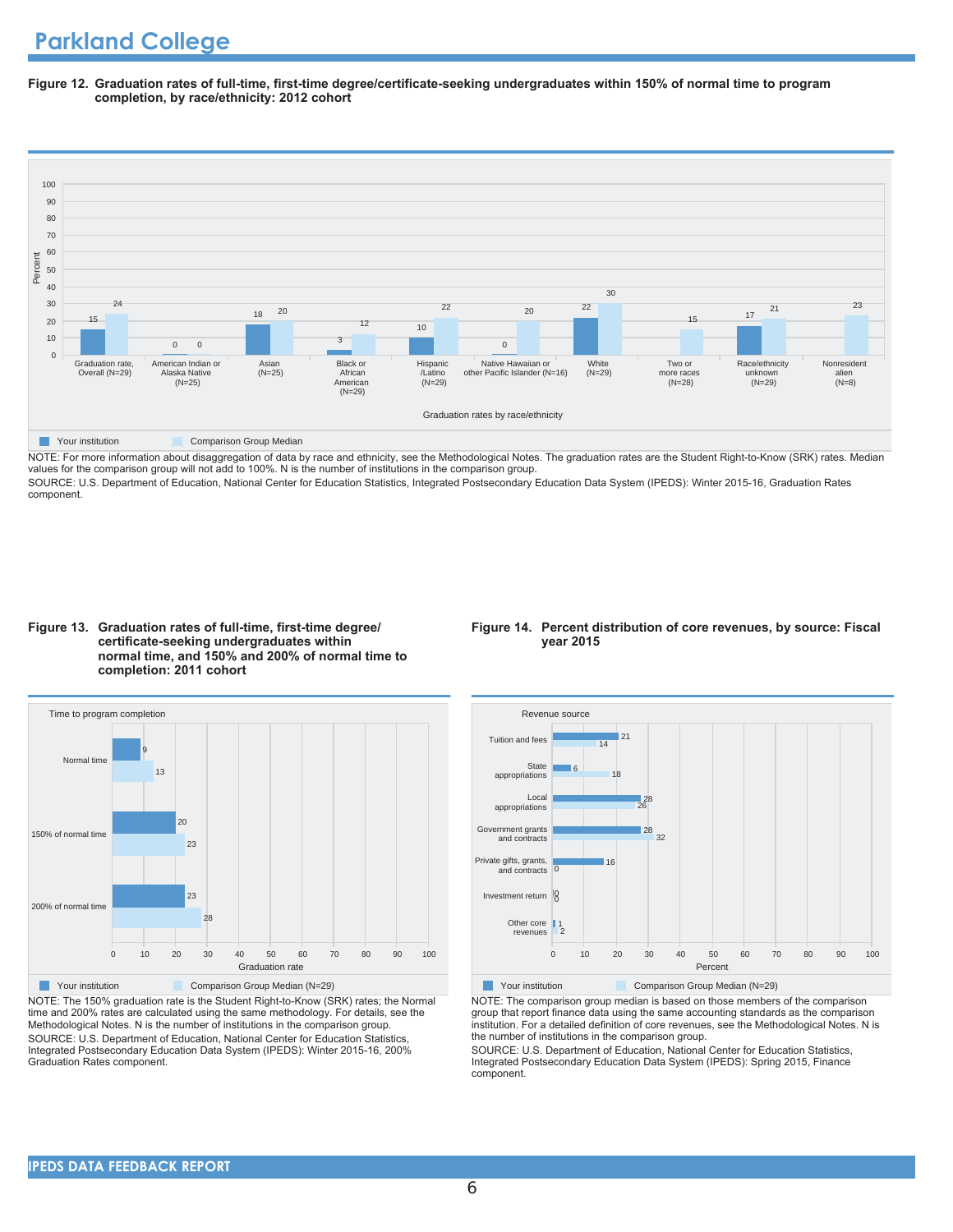Figure 15. Core expenses per FTE enrollment, by function: Fiscal **year 2015** 

Figure 16. Full-time equivalent staff, by occupational category: Fall 2015



NOTE: Expenses per full-time equivalent (FTE) enrollment, particularly instruction, may be inflated because finance data includes all core expenses while FTE reflects credit activity only. For details on calculating FTE enrollment and a detailed definition of core expenses, see the Methodological Notes. N is the number of institutions in the comparison group. SOURCE: U.S. Department of Education, National Center for Education Statistics, Integrated Postsecondary Education Data System (IPEDS): Fall 2015, 12-month Enrollment component and Spring 2015, Finance component.





NOTE: Average salaries of full-time instructional non-medical staff equated to 9-month contracts was calculated by multiplying the average monthly salary by 9. The average monthly salary was calculated by dividing the total salary outlays by the total number of months covered by staff on 9, 10, 11 and 12-month contracts. Medians are not reported INTERT TO THE TYPE THE THE THE TWO STATES TO THE THE THEFT.

SOURCE: U.S. Department of Education, National Center for Education Statistics, Integrated Postsecondary Education Data System (IPEDS): Spring 2015, Human Resources component.



NOTE: Graduate assistants are not included. For calculation details, see the Methodological Notes. N is the number of institutions in the comparison group. SOURCE: U.S. Department of Education, National Center for Education Statistics, Integrated Postsecondary Education Data System (IPEDS): Spring 2015, Human Resources component.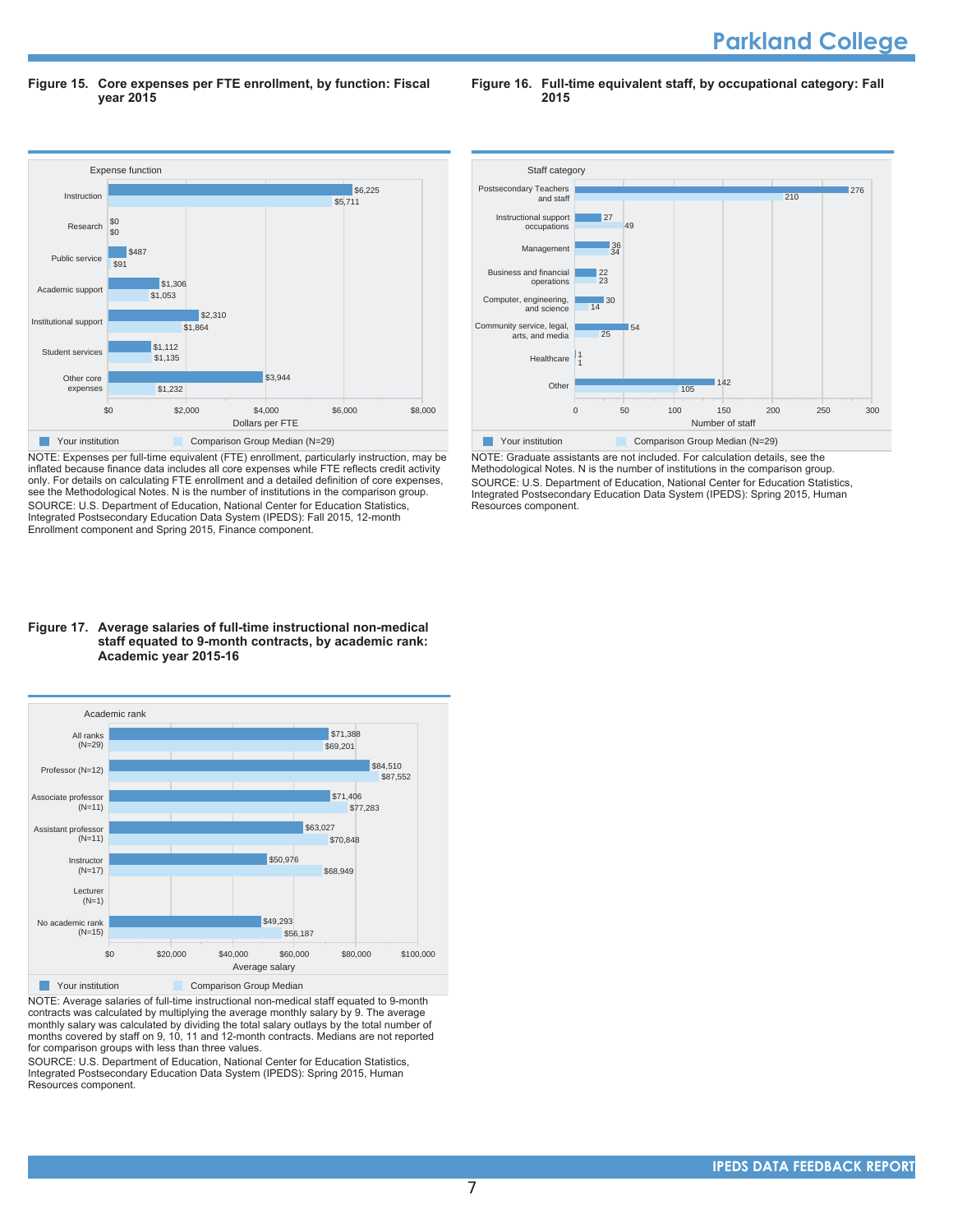### **METHODOLOGICAL NOTES**

### **Overview**

This report is based on data supplied by institutions to IPEDS during the 2015-16 data collection year. Response rates exceeded 99% for most surveys. Detailed response tables are included in IPEDS First Look reports at http://nces.ed.gov/pubsearch/getpubcats.asp?sid=010.

### **Use of Median Values for Comparison Group**

The value for the comparison institution is compared to the median value for the comparison group for each statistic included in the figure. If more than one statistic is presented in a figure, the median values are determined separately for each indicator or statistic. Medians are not reported for comparison groups with fewer than three values. Where percentage distributions are presented, median values may not add to 100%. To access all the data used to create the figures included in this report, go to 'Use the Data' portal on the IPEDS website (http://nces.ed.gov/ipeds).

### **Missing Statistics**

If a statistic is not reported for your institution, the omission indicates that the statistic is not relevant to your institution and the data were not collected. Not all notes may be applicable to your report.

### **Use of Imputed Data**

All IPEDS data are subject to imputation for total (institutional) and partial (item) nonresponse. If necessary, imputed values were used to prepare your report.

### **Data Confidentiality**

IPEDS data are not collected under a pledge of confidentiality.

### **Disaggregation of Data by Race/Ethnicity**

When applicable, some statistics are disaggregated by race/ethnicity. Data disaggregated by race/ethnicity have been reported using the 1997 Office of Management and Budget categories. Detailed information about the race/ethnicity categories can be found at http://nces.ed.gov/ipeds/reic/resource.asp.

### **Cohort Determination for Reporting Student Financial Aid and Graduation Rates**

Student cohorts for reporting Student Financial Aid and Graduation Rates data are based on the reporting type of the institution. For institutions that report based on an academic year (those operating on standard academic terms), student counts and cohorts are based on fall term data. Student counts and cohorts for program reporters (those that do not operate on standard academic terms) are based on unduplicated counts of students enrolled during a full 12-month period.

### **DESCRIPTION OF STATISTICS USED IN THE FIGURES**

### **Admissions (only for non-open-admissions schools)**

### Admissions and Test Score Data

Admissions and test score data are presented only for institutions that do not have an open admission policy, and apply to first-time, degree/certificate-seeking undergraduate students only. Applicants include only those students who fulfilled all requirements for consideration for admission and who were notified of one of the following actions: admission, non-admission, placement on a wait list, or application withdrawn (by applicant or institution). Admitted applicants (admissions) include wait-listed students who were subsequently offered admission. Early decision, early action, and students who began studies during the summer prior to the fall reporting period are included. For customized Data Feedback Reports, test scores are presented only if they are required for admission.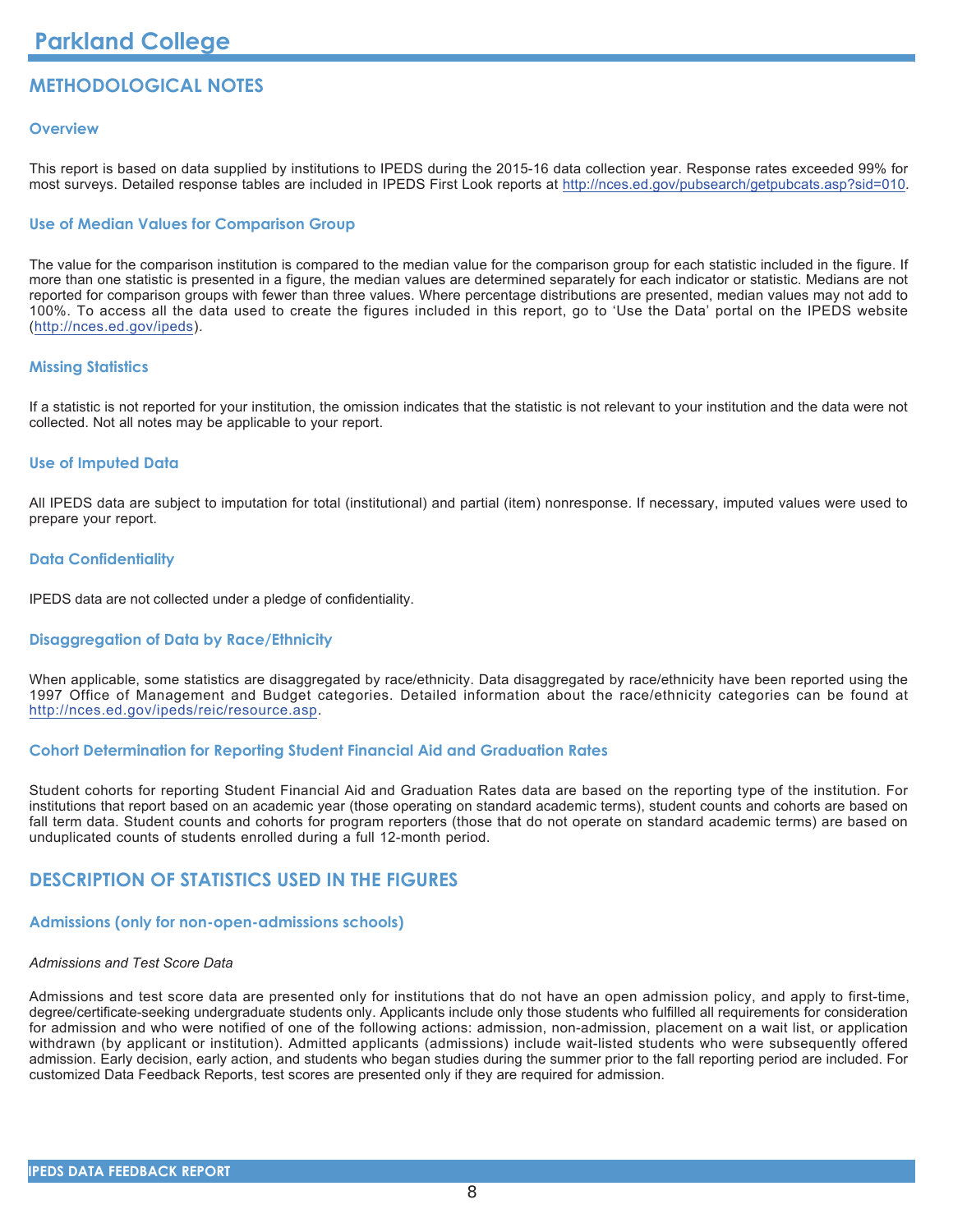### **Student Enrollment**

### **FTE Enrollment**

The full-time equivalent (FTE) enrollment used in this report is the sum of the institution's FTE undergraduate enrollment and FTE graduate enrollment (as calculated from or reported on the 12-month Enrollment component). Undergraduate and graduate FTE are estimated using 12 -month instructional activity (credit and/or contact hours). See "Calculation of FTE Students (using instructional activity)" in the IPEDS Glossary at http://nces.ed.gov/ipeds/glossary/.

### **Total Entering Undergraduate Students**

Total entering students are students at the undergraduate level, both full- and part-time, new to the institution in the fall term (or the prior summer term who returned in the fall). This includes all first-time undergraduate students, students transferring into the institution at the undergraduate level, and non-degree/certificate-seeking undergraduates entering in the fall. Only degree-granting, academic year reporting institutions provide total entering student data.

### **Charges and Net Price**

### **Average Institutional Net Price**

Average net price is calculated for full-time, first-time degree/certificate-seeking undergraduates who were awarded grant or scholarship aid from the federal government, state/local government, or the institution anytime during the full aid year. For public institutions, this includes only students who paid the in-state or in-district tuition rate. Other sources of grant aid are excluded. Average net price is generated by subtracting the average amount of federal, state/local government, and institutional grant and scholarship aid from the total cost of attendance. Total cost of attendance is the sum of published tuition and required fees, books and supplies, and the average room and board and other expenses.

For the purpose of the IPEDS reporting, aid awarded refers to financial aid that was awarded to, and accepted by, a student. This amount may differ from the aid amount that is disbursed to a student.

### **Retention and Graduation Rates**

### **Graduation Rates and Transfer-out Rate**

Graduation rates are those developed to satisfy the requirements of the Student Right-to-Know Act and Higher Education Act, as amended, and are defined as the total number of individuals from a given cohort of full-time, first-time degree/certificate-seeking undergraduates who completed a degree or certificate within a given percent of normal time to complete all requirements of the degree or certificate program before the ending status date of August 31, 2014; divided by the total number of students in the cohort of full-time, first-time degree/certificateseeking undergraduates minus any allowable exclusions. Institutions are permitted to exclude from the cohort students who died or were totally and permanently disabled; those who left school to serve in the armed forces or were called up to active duty; those who left to serve with a foreign aid service of the federal government, such as the Peace Corps; and those who left to serve on an official church mission.

Transfer-out rate is the total number of students from the cohort who are known to have transferred out of the reporting institution (without earning a degree/award) and subsequently re-enrolled at another institution within the same time period; divided by the same adjusted cohort (initial cohort minus allowable exclusions) as described above. Only institutions with a mission that includes providing substantial preparation for students to enroll in another eligible institution are required to report transfers out.

### **Retention Rates**

Retention rates are measures at which students persist in their educational program at an institution, expressed as a percentage. For fouryear institutions, this is the percentage of first-time bachelors (or equivalent) degree-seeking undergraduates from the previous fall who are again enrolled in the current fall. For all other institutions this is the percentage of first-time degree/certificate-seeking students from the previous fall who either re-enrolled or successfully completed their program by the current fall. The full-time retention rate is calculated using the percentage of full-time, first-time degree/certificate-seeking undergraduates, while the part-time rate is calculated using the percentage of part-time, first-time degree/certificate-seeking undergraduates.

### **Finance**

### **Core Revenues**

Core revenues for public institutions reporting under GASB standards include tuition and fees; state and local appropriations; government grants and contracts; private gifts, grants, and contracts; sales and services of educational activities; investment income; other operating and